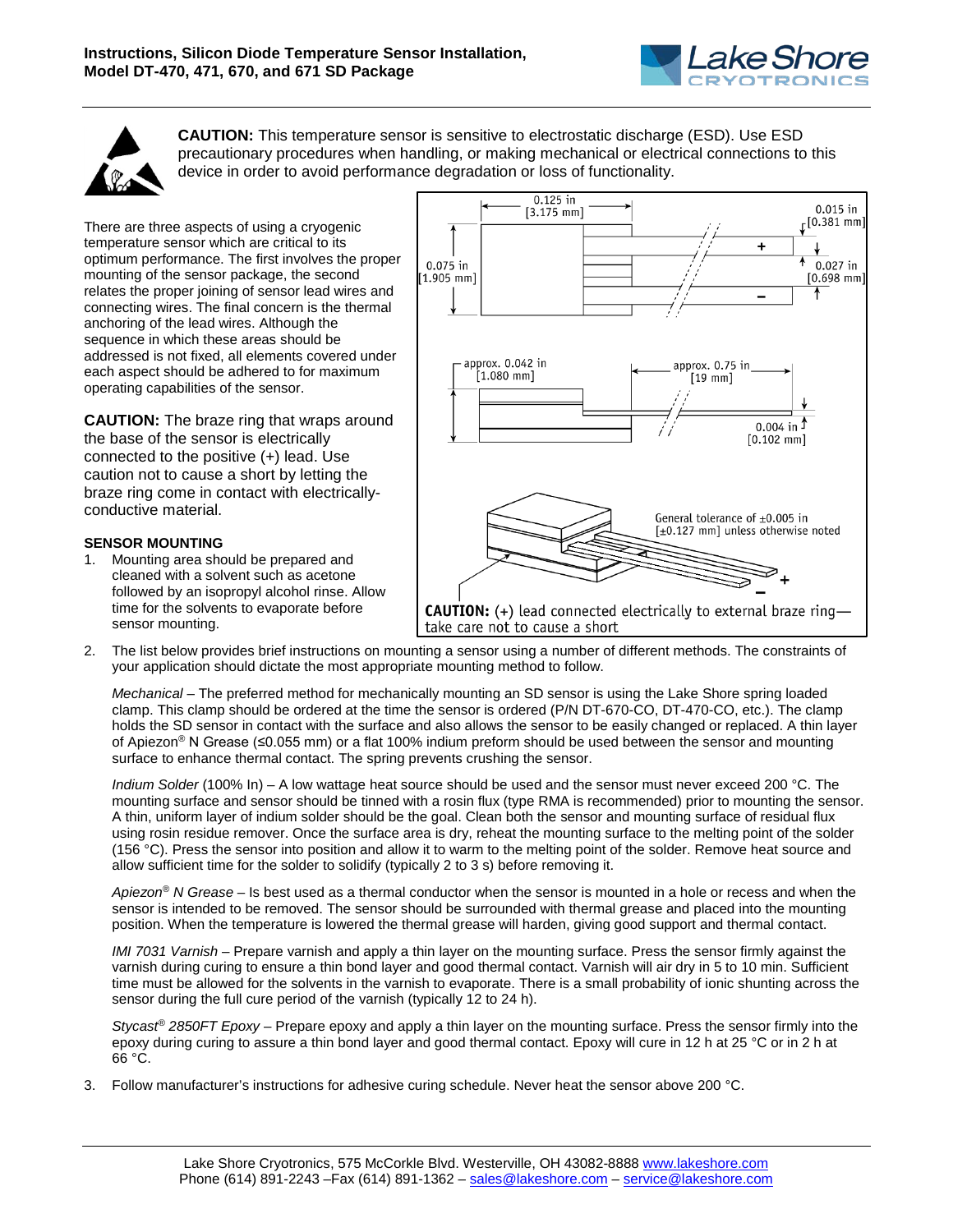## **LEAD ATTACHMENT**

1. Although the DT-470/471/670/671 SD sensor package is a two-lead device, measurements should be preferably made using a four-wire configuration to avoid uncertainties associated with lead resistance.

*Two-lead measurement scheme* – The leads used to measure the voltage are also the current carrying leads. The resultant voltage measured at the instrument is the sum of the temperature sensor voltage and the voltage drop across the two leads. See Figure 1A.

*Four-lead measurement scheme* – The current is confined to one pair of current leads with the sensor voltage measured across the voltage leads. See Figure 1B.

- 2. Lead Polarity: When viewed with the base down (the base is the largest flat surface) and the leads towards the observer, the positive lead (anode) is on the right and the negative (cathode) is on the left.
- 3. Strip the insulation from the connecting wires by delicately scraping with a razor blade, fine sand paper, or steel wool. Phosphor-bronze or Manganin wire, in sizes 32 or 36 AWG, is commonly used as the connecting lead wire. These wires have low thermal conductivity and high resistivity which help minimize the heat flow through the leads. Typical wire insulation is Polyvinal Formal (Formvar™) or Polyimide (ML). Formvar™ insulation has better mechanical properties such as abrasion resistance and flexibility. Polyimide insulation has better resistance to chemical solvents and burnout.



A. Two-Lead Measurement Scheme

B. Four-Lead Measurement Scheme

## Figure 1. Two-Lead Versus Four-Lead Measurements

- 4. Prepare the connecting wire ends with a RMA (rosin mildly active) soldering flux, tin them with a minimal amount of 60% Sn 40% Pb solder. Use a low wattage soldering iron which will not exceed 200 °C.
- 5. Clean off residual flux with rosin residue remover. The sensor leads can be prepared in an identical manner.
- 6. Join one sensor lead with two of the connector wires. Apply the soldering iron to the connector wire above the joint area until the solders melt, then remove the iron. Repeat for the other set of connector wires and the other sensor lead. Heat sinking the SD sensor with a flat jaw alligator clip is good practice to eliminate heat build up at the sensor element.
- 7. Avoid putting stress on the device leads and leave enough slack to allow for the thermal contractions that occur during cooling which could fracture a solder joint or lead. Some epoxies and shrink tubing can put enough stress on lead wires to break them.

## **HEAT SINKING/THERMAL ANCHORING**

- 1. Since the area being measured is read through the base of the sensor, heat flow through the connecting leads can create an offset between the sensor chip and the true sample temperature. Thermal anchoring of the connecting wires is necessary to assure that the sensor and the leads are at the same temperature as the sample.
- 2. Connecting wires should be thermally anchored at several temperatures between room temperature and cryogenic temperatures to guarantee that heat is not being conducted through the leads to the sensing element. Two different size copper bobbins are available from Lake Shore for heat sinking connecting leads: P/N 9007-900 and 9007-901.
- 3. If connecting wires have a thin insulation such as Formvar™ or Polyimide, a simple thermal anchor can be made by winding the wires around a copper post, bobbin, or other thermal mass. A minimum of five wraps around the thermal mass should provide sufficient thermal anchoring. However, if space permits, additional wraps are recommended for good measure. To maintain good electrical isolation over many thermal cycles, it is good practice to first varnish a single layer of cigarette paper to the anchored area then wrap the wire around the paper and bond in place with a thin layer of IMI 7031 Varnish. Formvar wiring insulation has a tendency to craze with the application of IMI varnish. If used, the wires cannot be disturbed until the varnish is fully cured and all solvents have evaporated (typically 12–24 hours).
- 4. A final thermal anchor at the sample itself is good practice to ensure thermal equilibrium between the sample and temperature sensor.